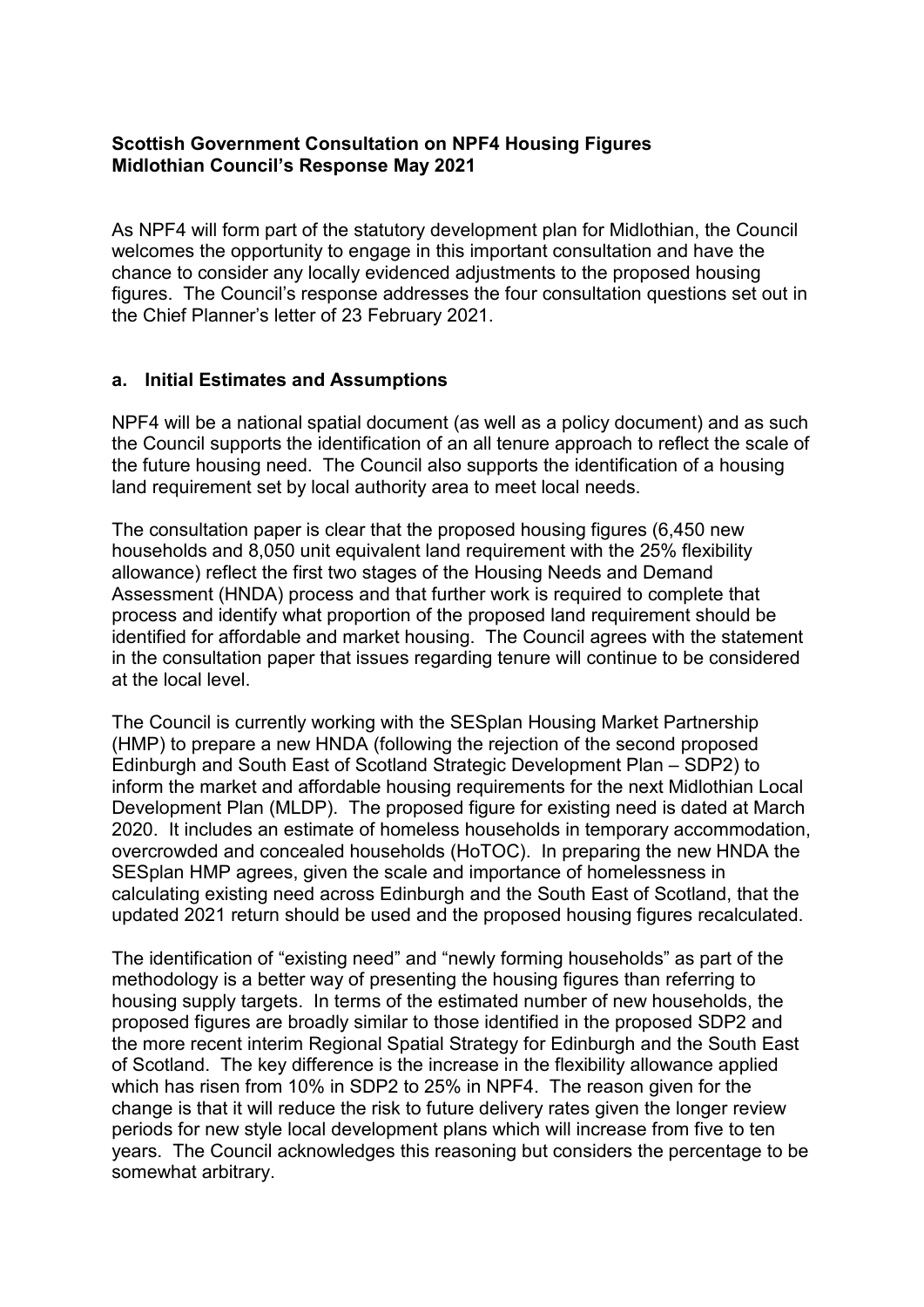The proposed figures are based on the latest National Records of Scotland (NRS) Household Projections 2018 (and the Government's count of existing need) and uses the Principle projection, not the lower or higher projection figure. The Council considers that using this mid-range projection is reasonable and appropriate, particularly given the ongoing uncertainty of the long term impact and recovery from the current pandemic and Brexit. The 2018 data was published in 2020 and represents the most up to date official data available and the Centre for Housing Market Analysis (CHMA) advises the use of official statistics wherever possible as they are robust and help to ensure consistency of approach.

# **b. Flexibility Allowance**

The proposed flexibility allowance for urban areas of 25% is more than double the proposed level of flexibility in SDP2 (10%). The Council acknowledges that the proposed review period for the new style local development plans is double what it is currently (10 years as opposed to 5 years) and that this longer period may introduce more risk in terms of sustained delivery of the housing supply targets. However, other than this there is little explanation as to why the figure is set at 25%. The Council understands and accepts the principle of including a flexibility allowance in the overall land requirement but considers the figure somewhat arbitrary. A flexibility allowance of 20%, double that of SDP2, would be more consistent with the Government's explanation for the increase.

### **c. Proposed Land Requirement and Past Completions**

The Council welcomes the acknowledgement in the consultation document of the need to focus on the delivery of housing land. The current SESplan targets are proving to be very challenging to the house building sector to achieve. The Council acknowledges that the proposed figures are generally consistent with recent completion rates but are realistic enough to be achievable given prevailing circumstances. The proposed land requirement is also higher than that identified in SDP2 but not of such a scale which would be unrealistic or unmanageable. The Council is not anti-development and would welcome additional house building where the corresponding infrastructure and facilities to support it were in place and where the proposed scale of development did not undermine place making principles or would result in a significant adverse environmental impact on an area.

# **d. Case for Locally Adjusted Estimates**

Until the current HNDA process is concluded and we understand what the tenure split will be between market and affordable housing, the Council is generally supportive of the Government's approach and of the proposed land requirement figure. However, the Council notes that the option to submit a locally adjusted element is restricted to upward adjustments only in apparent contradiction of the HNDA process and guidance.

The latest NRS population projections identify Midlothian as the fastest growing local authority area in Scotland, partly as a result of the current, extremely ambitious SESplan housing requirements. The scale of growth has proved challenging to